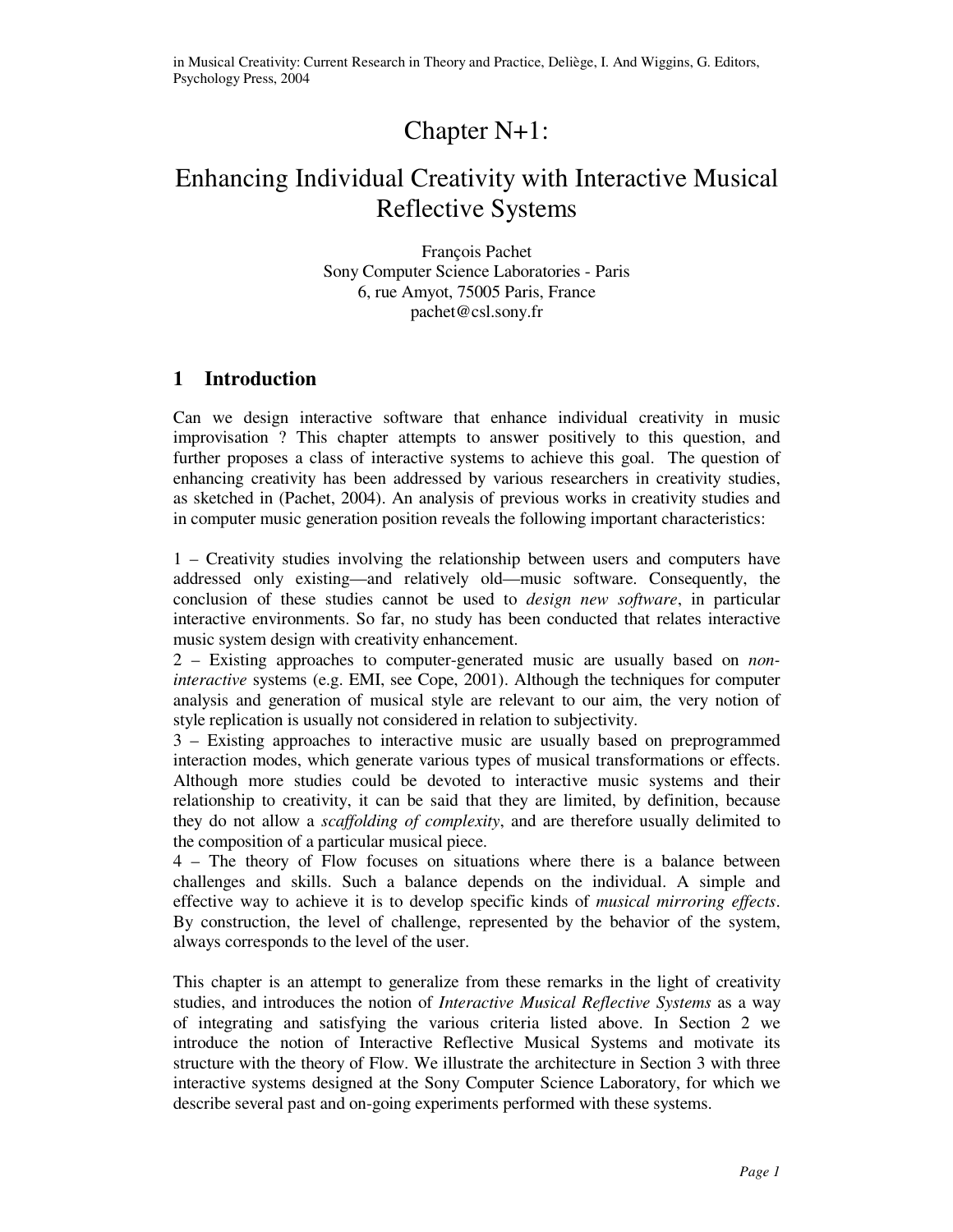# **2 Interactive Reflexive Musical Systems**

We are interested in a novel class of computer systems which introduces a feedback loop in the music production process. This class of systems is referred to here as *Interactive Reflexive Musical Systems* (IRMS). One important characteristic of these systems is that the main point of interest lies not so much in the *quality* of the music produced, which is largely dependent on the skill level of the user, but on the *difference* between what is produced *with* the system and what the user would produce *without* it. The experience of playing with an IRMS can lead to Flow (see Pachet, 2004) states which eventually may trigger creative behaviors or creative output. We first introduce the abstract principles of IRMS and then illustrate the architecture in various incarnations and report on experiments performed with these systems.

## **2.1 Definition**

More precisely, we propose to consider the class of interactive systems in which users can interact with virtual copies of themselves, or at least agents that have a mimetic capacity and can evolve in an organic fashion. To make this imitation efficient, there are a number of characteristics that we consider important to define reflexivity in interactive systems. We propose the following list, by no means exhaustive, or even prescriptive, to be taken as a starting point:

- *Similarity or mirroring effect*. What the system produces sounds like what the user himself is able to produce. This similarity must be easily recognizable by the user, who must experience the sensation of interacting with a copy of himself. Similarity is not equivalent to mirroring. For instance, a systematic echo or repetition of the phrases played by the user does not induce such a sensation.
- *Agnosticity*. The system's ability to reproduce the user's personality is learned automatically and agnostically i.e. without human intervention. In our case for instance, no preprogrammed musical information is given to the system.
- *Scaffolding of complexity*. Interactive systems are not designed only for short demos. Since the user is constantly interpreting the output of the system, and altering his playing in response, it is important to consider the longer term behavior of the system. Incremental learning ensures that the system keeps evolving continuously and consequently that the user will interact with it for a long time. Each interaction with the system contributes to changing its future behavior. Incremental learning is a way to endow the system with an organic feel, typical of open, natural systems (as opposed to preprogrammed, closed world systems).
- *Seamlessness*. The system produces output which is virtually indistinguishable from the user's input. Note that this characteristic does not apply in the case of "classic" hyper-instruments, where the sonic effects are entirely produced by the system, and therefore do not directly match material directly produced by the users.

One important consequence of reflective systems is that the center of attention in the interaction process is not so much the *end-product* (the music), but the *subject* engaged in the interaction. Engaging in an interaction with a reflective system is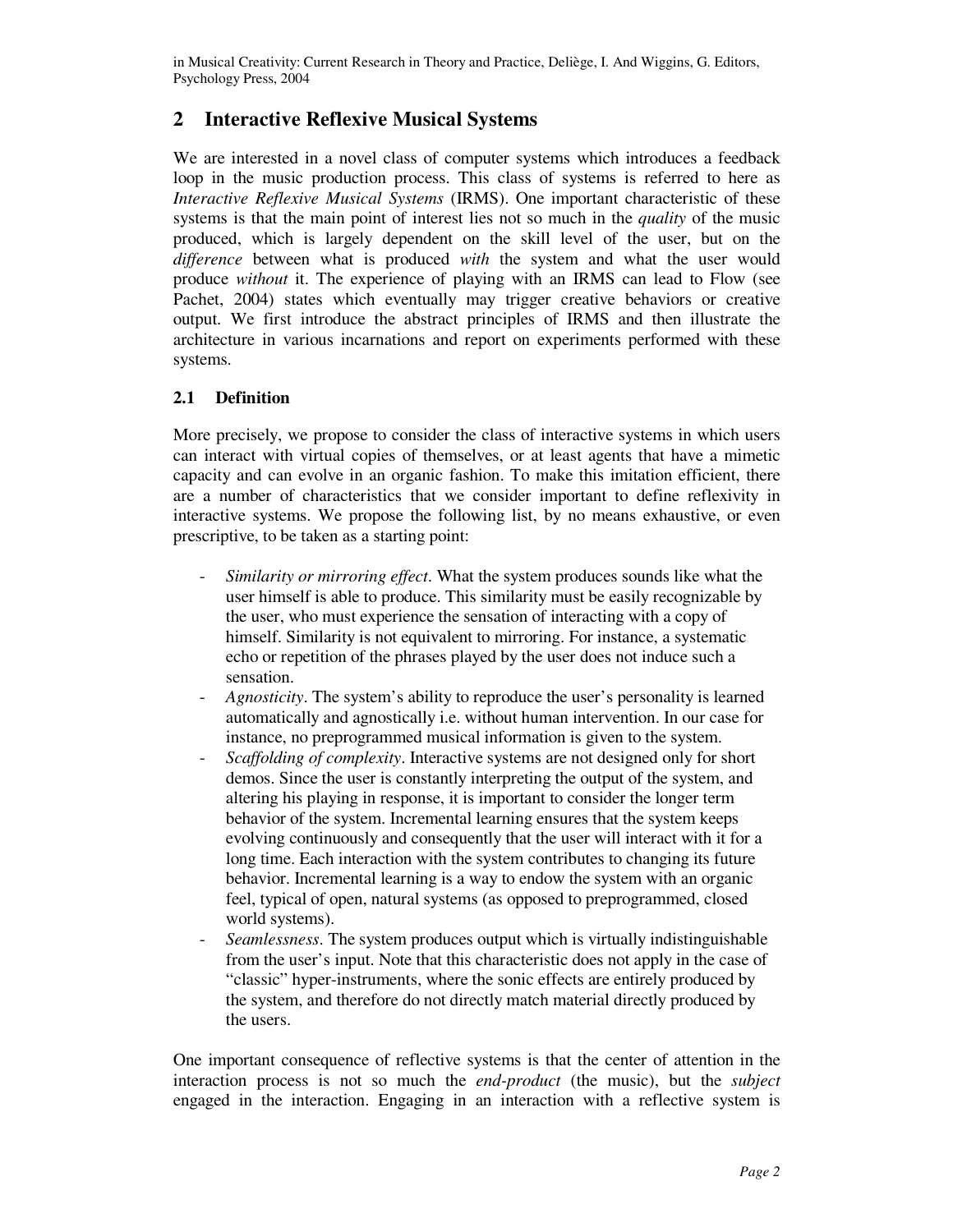therefore a means of discovering oneself, or at least exploring one's ability in the domain at hand (in our case, musical improvisation). This natural, deep interest in exploring oneself ― particularly during the early years of childhood ― is a key to self-motivation. The success of IRMS is largely based on the fact that individuals are naturally inclined to discover their own personalities. In some sense, these systems are an extension of the "second self" (Turkle, 1984), where not only the machine seems to "think," but also thinks like the user. An interesting consequence of this is the reversal of roles: the student becomes the teacher; the user teaches the machine about himself.

We will give concrete examples of IRMS below. Counterexamples abound also. For instance, at first glance, a Vocoder may be seen as an IRMS. The carrier signal (e.g. a voice) can be seen as a real time input, and the modulator (e.g. another audio input played on a synthesizer) as the contextual input. The output is generated by triggering a musical stream from the carrier, biased by the modulator. However, there is no learning component in a Vocoder, and therefore no increase in complexity. The Vocoder is a form of musical mirror.

## **2.2 Content analysis and production**

The output of an IRMS is based on the analysis of the accumulated inputs of the user in a session, and must satisfy these major criteria:

- Produce an impression of similarity
- Conform incrementally to the personality of the user
- Be intimately controllable

The scaffolding of complexity is ensured by an explicit feedback loop in the system involving the user. Musical information given by the user is processed and recombined to produce new material, with which the user may interact in turn, to produce more material. The close relationship between the user and the system's production ensures that this feedback is both meaningful and effective.

Concretely, the musical output must typically lie in between two extreme forms of musical production: repetition and randomness. Repetition is obtained by echoing musical elements of the user, without any reorganization. Repetition creates a sense of mirroring, but does not exhibit any increase in complexity. Randomness can exhibit complexity but is not related to the user's personality.

There is another balance to be obtained by the output, namely between a strong personality (in principle as close as possible to the user's) which is insensible to context, and a strong contextualization (as exemplified e.g., by the Karma workstation) which does not exhibit any personality. These balances can lead to the introduction of various control parameters which are generically indicated as such in Figure 1. Technically, it involves a balance between user inputs and contextual information, which is described in 2.3.3.

## **2.3 Logical architecture**

## **2.3.1 Inputs and output**

The logical architecture of IRMS is relatively simple and stems from the analysis above. It consists in dissociating three main input types, to produce only one output (see Figure 1). The three main inputs correspond to the three basic sources of information needed by the system: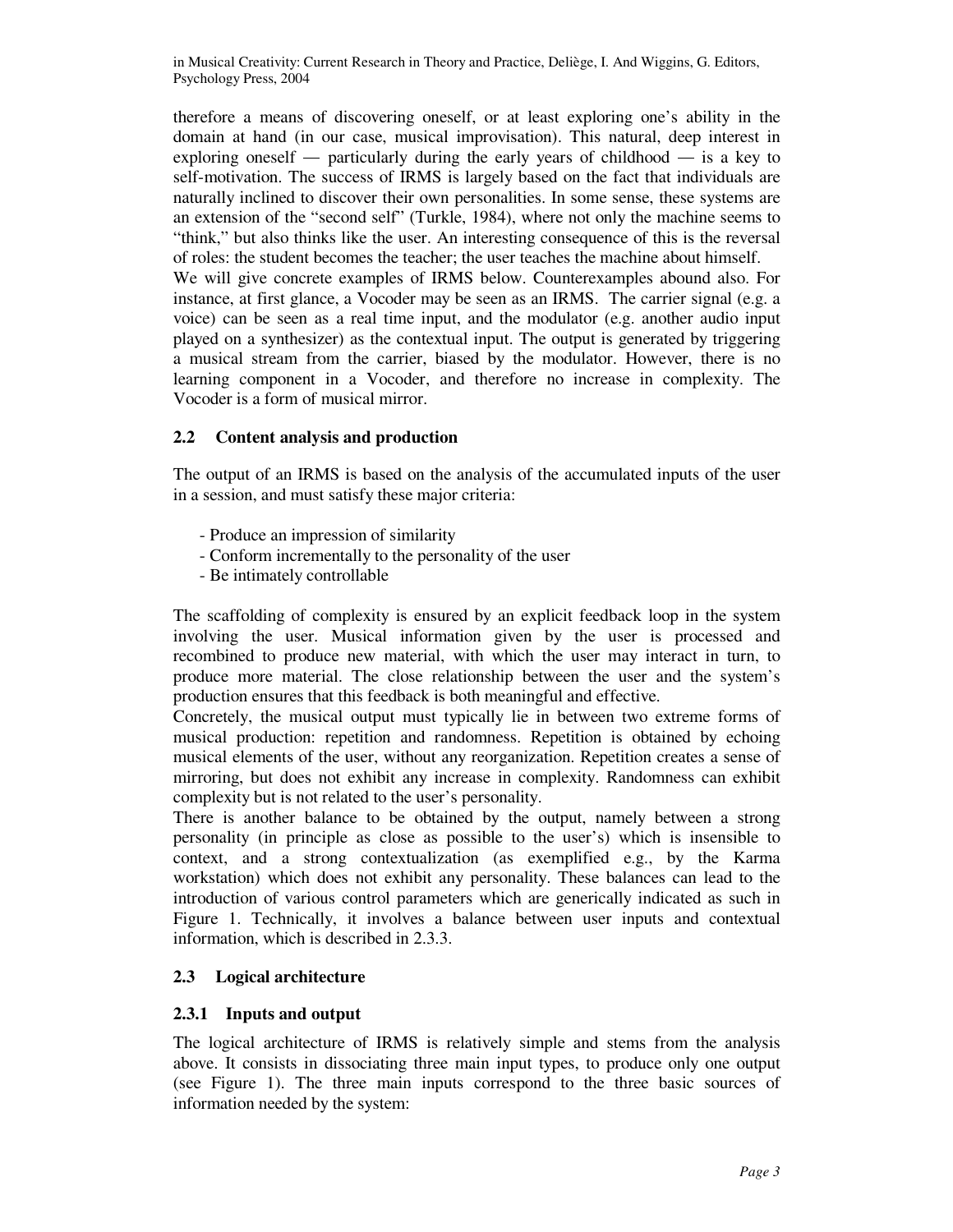- Input for learning. This is where data—analyzed in order to build the progressive model of the user—comes from.
- Real-time input. This is what *triggers* the output of the system.
- Contextual input. This is information provided to the system, also in real time, to *control* its production. This information can be seen as an attractor to bias the generation of the system towards a particular musical region.

These three inputs can be, in certain situations, the same. For instance, in the basic version of the Continuator (see Section 3.1), the learning and real time input are the same, and come from the main user. There is no contextual input. In the second version, the learning input is used in a preliminary phase. During the interaction, the real-time and contextual inputs are the same.

An IRMS system has only one output, its main production. However, several instances of the system can be launched simultaneously, allowing multi-channel outputs and more complex interactions in general. Additionally, control parameters can be fed to the system, but their importance is marginal in this design.



Real time output

#### **Figure 1. The global architecture of IRMS, with 3 inputs and one output.**

#### **2.3.2 Analysis and generation modules**

The core system is itself decomposed into the following modules which are instantiated in the final applications:

- 1. Segmentation of the various inputs into chunks
- 2. Gradual learning of input
- 3. Analysis of global parameters in the real-time input
- 4. Generation of the output based on the learned model, contextual input, control parameters, and global parameters analyzed from the real-time input.

This specification is intentionally general, but its aim is to offer the most generic framework for building IRMS systems, without being too arbitrary. We have proposed a design and an implementation for these modules based on an extended Markov model of musical sequences. We summarize here the most salient elements. More details can be found in (Pachet, 2003). However, other learning techniques could be used to achieve similar effects—either Markov-based techniques or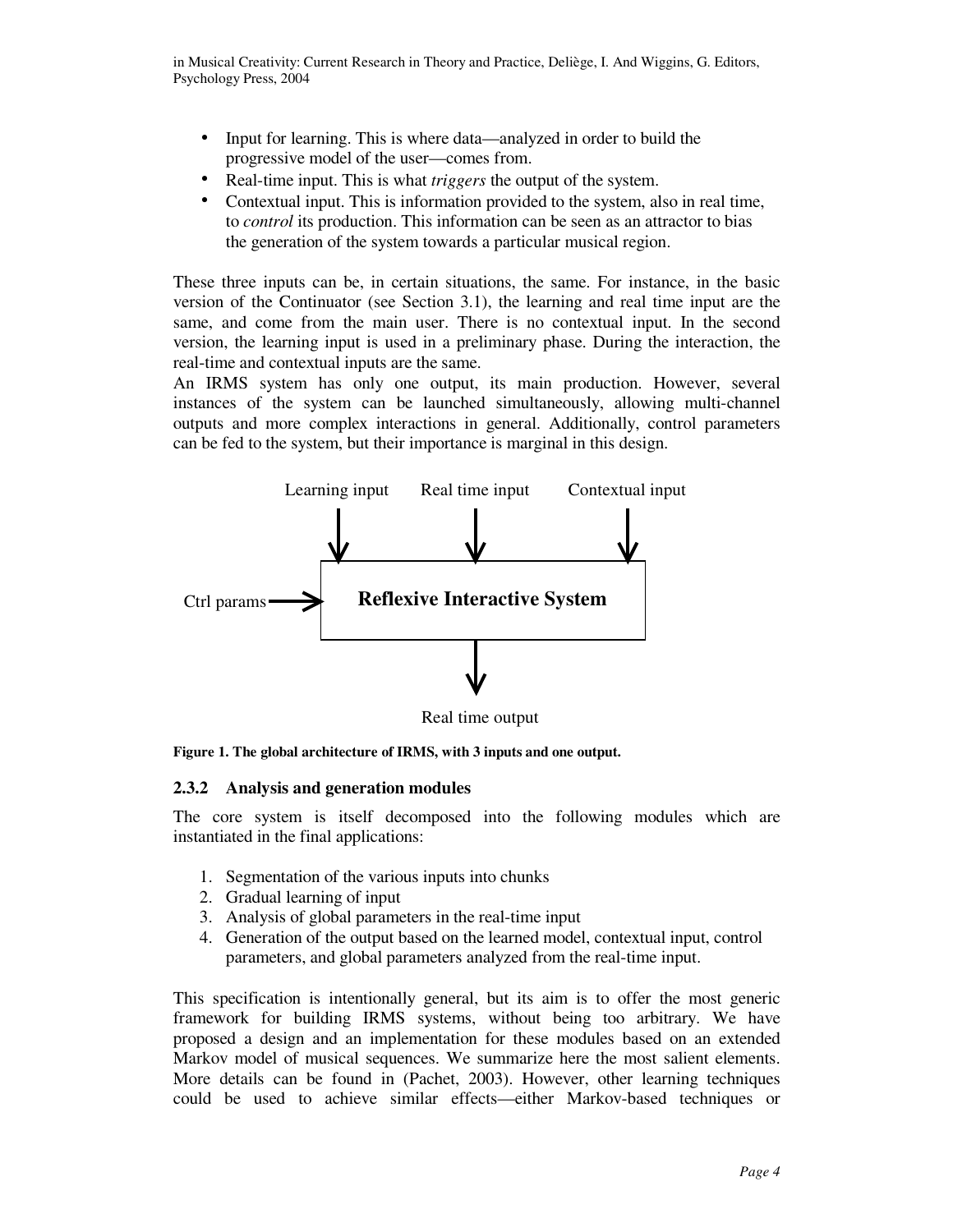techniques based on different learning models such as neural networks. The model we present here is intended to lead to efficient implementations and was tried out in various settings.

 (1) Segmentation. *A phrase-end detector* that is able to detect that a musical phrase had "ended." Detection is based on an adaptive temporal threshold mechanism. The threshold is inferred from the analysis of inter-onset intervals in the input sequence. As a result, if the input sequence is slow (or, rather, contains few notes per second) then the threshold is increased, otherwise it is decreased. This simple mechanism ensures that the continuation will be temporally seamless.

(2) Gradual Learning. *A pattern analyzer*. Once detected as complete, the input sequences are sent to a pattern analyzer, which builds up a Markov model of the sequence. The complete algorithm, described in (Pachet, 2002), consists of a left-toright parsing of the sequence to build a tree of all possible continuations for all possible prefixes of the sequence. To speed up learning, the system also learns all transpositions of the sequence.

(3) Analysis of global parameters. *A global property analyzer*. Various global properties of the input sequence are also analyzed, such as the density (number of notes per second), the tempo, and the meter (location of strong/weak beats), the overall dynamics (loud or soft), and so on. These properties are used to produce a continuation that is musically seamless with the input.

(4) Generation. The generator is responsible for producing the continuation of the input sequence. The actual production of the musical material exploits the Markov graph created by the analysis module (Pachet 2002). In essence, it consists of producing the continuation on a note-by-note basis. Each note is generated using the Markov probabilities inferred during the analysis stage. Technically, it uses a variable-order Markov generation that optimizes the relevance of each single note continuation by looking for the longest possible subsequence in the graph. Special care has been taken to perform meaningful segmentations of the input phrases for the learning phase. Indeed, real-world input phrases are never composed of perfectly successive notes or chords. In order to "cut" input phrases into chunks, which are then fed to the learning system, a segmentation process is able to detect note or chord transitions and possibly cut across unfinished notes. The module also stores the possible "residual" discrepancy, and restores it at generation phase so that the material retains the rhythmical "naturalness" of the original style.

#### **2.3.3 Taking the contextual input into account**

An important point in the generation module is the way it takes into account the contextual input. The basic idea here is that, contrary to usual Markov-based generation systems, the output is not determined only by the input of the user (as a continuation of this input according to the model learned previously), but can also be biased by the contextual input. This contextual input can be seen as a dynamic attractor which influences the generation further; for a given real time input, there can be many possible continuations. A standard Markov model will be able to produce a continuation based only on probabilities of occurrences as detected in the learning corpus. However, in many cases, one would like to influence the generation using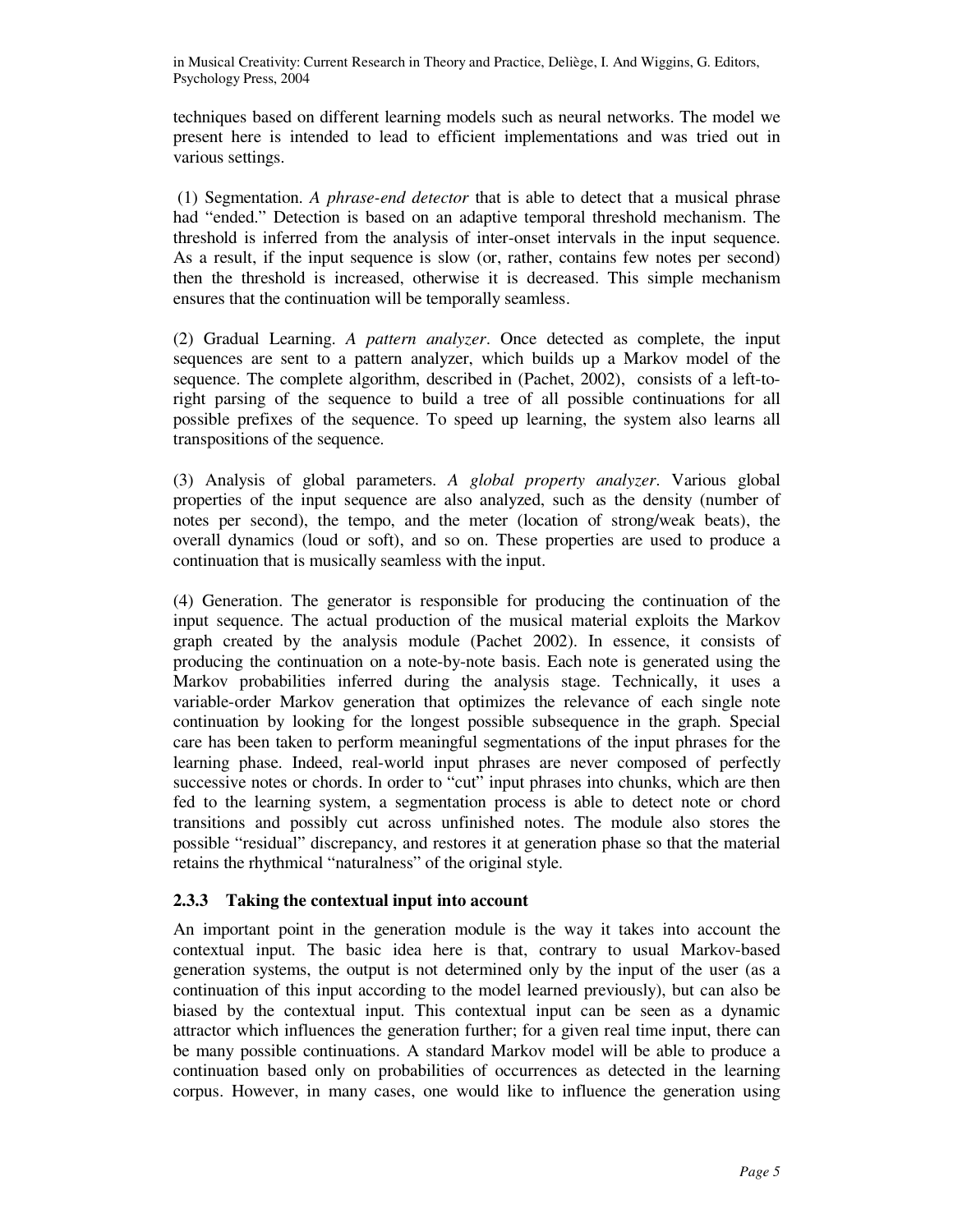information which is not contained in the learning corpus, such as a novel harmony or a melody, etc. (see Continuator-II for examples).

To accommodate this need, we simply extended the basic Markovian probability scheme, as follows. We call Markov  $(s, x)$  the Markovian probability of drawing musical element x, given in input sequence s (s is here given by the real time input). The goal of all Markov-based music generators is to compute quickly and accurately Markov (s, x).

Now we also introduce an arbitrary fitness function  $Fitness(x, c)$ , which represents the fitness of musical element x according to a context C. This fitness can be determined arbitrarily, and can represent for instance the harmonic distance of a note given a chord.

Because Markov (s, x) and Fitness (x, C) are *a priori* independent, we aggregate them using a simple linear combination, parameterized by a variable S as follows, where S can vary from 0 to 1:

Prob(S, C, x) = S \* Markov (S, x) + (1 – S) \* Fitness (C, x).

This general probability scheme ensures that all cases can be covered. If  $S = 1$ , then the scheme is strictly equivalent to a standard Markovian generator. If  $S = 0$  then the scheme corresponds to an interactive system where one wants to control the generation of a musical process by some user input. When S is between 0 and 1, the system tries to satisfy both criteria at the same time. S is considered here as a typical control parameter (see Figure 1) and set before a session.

Finally, the continuation sequence produced is crude, in the sense that it does not necessarily have the global musical properties of the input sequence. Therefore, a mapping mechanism is applied to transform the brute continuation into a musical phrase that will be played just in time to produce seamlessness. Currently, the properties that are analyzed and mapped are tempo, metrical position, and dynamics (more details can be found in (Pachet, 2002)).

#### **2.4 Interaction protocols**

Finally, the interaction *per se* obeys some given interaction *protocol*. Interaction protocols are independent of the rest of the architecture. Bolter and Gromala (2003) argue that, contrary to common practice in interface design, man-machine interfaces should not always be "transparent," and that good, useful design should allow a balance between transparency (i.e. the computer is invisible) and reflection, "in which the medium itself helps the user understand their experience of it." Indeed, one important element we have learned from our experiments (Pachet, 2002) is that there should not be any graphical interface in the standard sense of the term (with a mouse, buttons, etc.). Users engaged in creative music-making cannot afford have their attention distracted from the instrument to the computer, however well designed the interface may be. Therefore, all the interactions with the system should be performed only by playing. Several control parameters can be made available if needed, but they are not designed to be used in real time. Once a session is started, there should be no need to look at the computer screen and to press any button.

Different interaction protocols are possible with an IRMS. Protocols can be seen as the rules based on which the system decides to play. These protocols are independent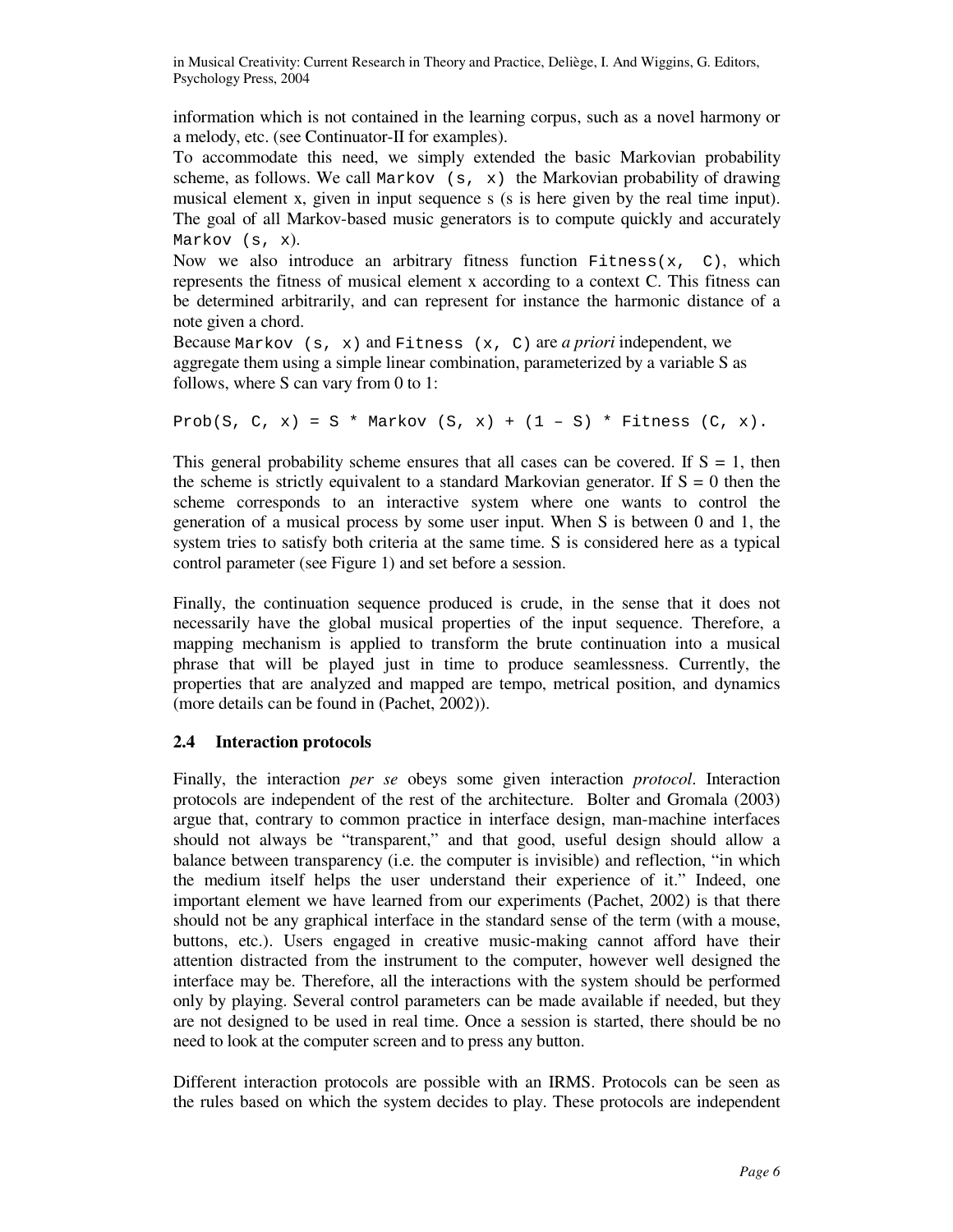of the actual analysis and synthesis methods used. As in conversations, these rules can be varied; question-answer is by no means the only possible interaction protocol: lectures, small talk (in the common sense meaning), exams, baby talk, etc. are types of communication where interaction protocols differ vastly.

The issue of interaction protocols is closely related to the idea of music as a conversation, put forward by Bill Walker (among others) in his ImprovisationBuilder system (Walker & Belet, 1999). In ImprovisationBuilder, the system is able to take turns with the player, and also to detect, in case of collaborative music playing, whose turn it is using simple analysis of the various musicians' inputs. These examples show that there is potentially an infinite number of interesting interaction protocols.

Currently, several interaction protocols were designed and experimented with IRMS. Here are some of them, by increasing order of complexity (and represented graphically in Figure 2). They are by no means exhaustive, and given here as simple examples:

- *Turn-taking*. This mode is represented graphically as a perfect succession of turns, with no gap. The IRMS detects phrase endings, then learns and produces a continuation. It stops as soon as the user starts to play a new phrase.
- *Turn taking with delay*. The same as above, except that the IRMS stops only when the user *finishes* a phrase. This produces an interesting overlapping effect in which the user and the Continuator can play at the same time.
- *Single note accompaniment*. The IRMS produces an appropriate chordal accompaniment each time a note is played, and with the same duration (stops the chord when the key is released).
- *Phrase-based accompaniment*. The same as above except that the chord is produced only at the beginning of a phrase.
- *Collaborative*. In this mode, the IRMS plays an infinite stream of music (based on material previously learned). The user can play simultaneously, and what he/she plays is taken into account by the IRMS, e.g. harmonically. The user's actions act then as a high-level control, more than a question to be answered.



**Figure 2. Various interaction protocols with the IRMS.**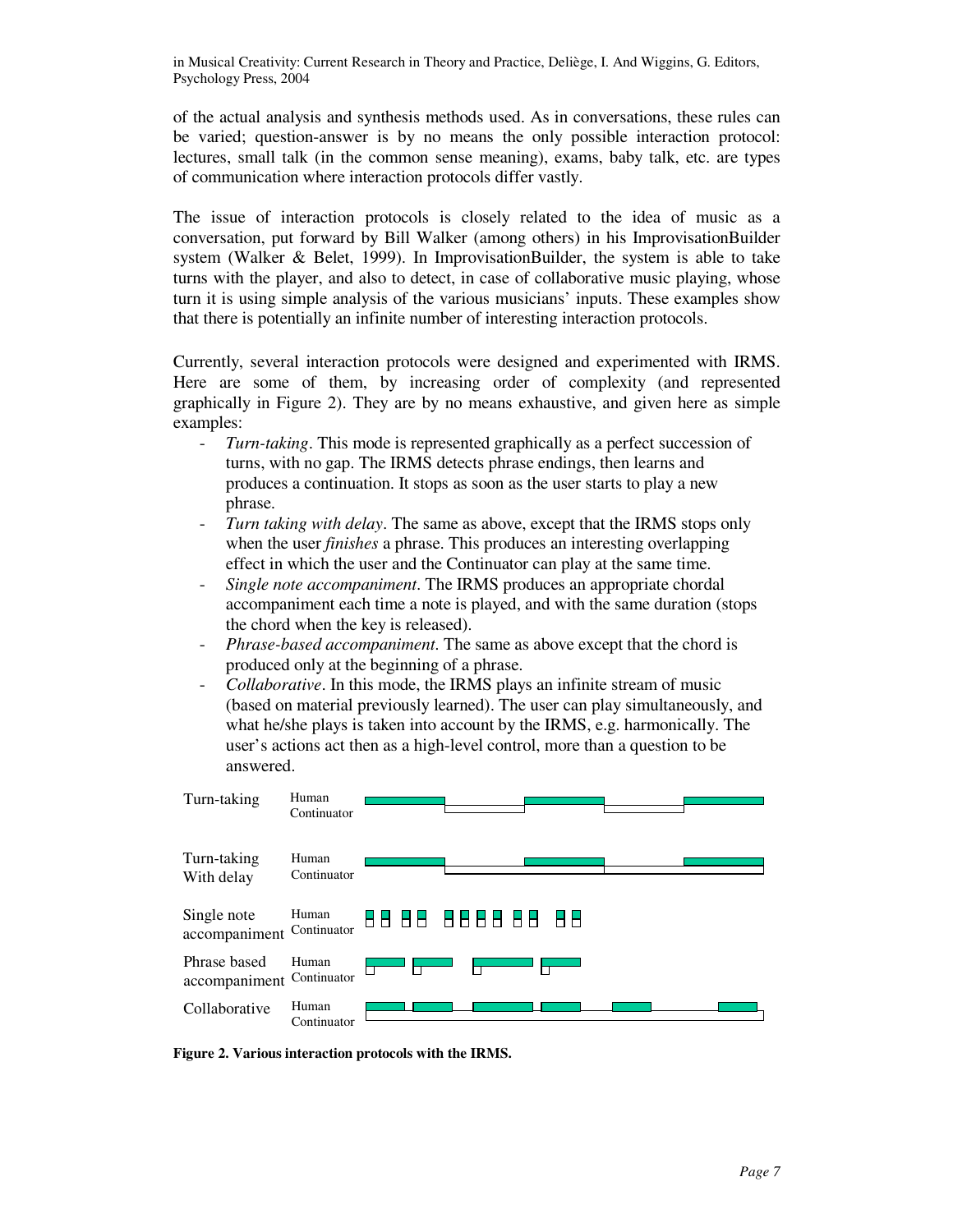These various modes are in turn usually highly parameterized: The phrase length of the continuation in turn-taking mode, the rhythm mode, the adaptation or not of the music produced to surface parameters such as dynamics, tempo, etc. In practice, it is easy to see that an infinite number of concrete interaction protocols can be defined, all tailored to a particular situation.

# **3 Applications**

This section described several applications which can be seen as different IRMS systems implemented using the architecture described above. The differences between these applications concern the "variable" parts of the architecture, and more precisely: the interaction mode, the nature of the various inputs (learning, real-time, and context), and the nature of the music being fed into the system (monophonic melodies, chord sequences, arbitrary polyphonic music, fixed-beat music, etc.). For each of these applications we describe the system characteristics and experiments performed.

## **3.1 The Continuator-I: Question-Answer**

The Continuator-I system is chronologically the first Reflexive System developed at Sony CSL. Its aim is to propose a musical dialogue with the user with as little constraints as possible, of course satisfying the IRMS criteria. The system is defined as follows:

- Learning input = real-time input: arbitrary polyphonic music, without any imposed metrical structure.
- Contextual input: not used.
- Interaction mode: turn-taking (see Section 3.4). The system stops when the user plays, and reacts as soon as the user finishes a musical phrase. There is no overlap between the real-time input and the output.

The following set of examples (Figure 3 to 8) show a typical interaction with the Continuator-I. For the sake of clarity we have split the interaction into three "sessions." Each session consists of a user playing a phrase and a continuation. The sessions are performed in a continuous manner with the real system. The idea here is to show how the user can progressively feed the system with his own music material (in the case below different scale patterns) and get, in real time, an exploration of the accumulated material.



**Figure 3. Session #1: a chromatic scale played by the user.** 

Continuator



**Figure 4. A Continuation played by the Continuator, having learned from the chromatic scale.** 

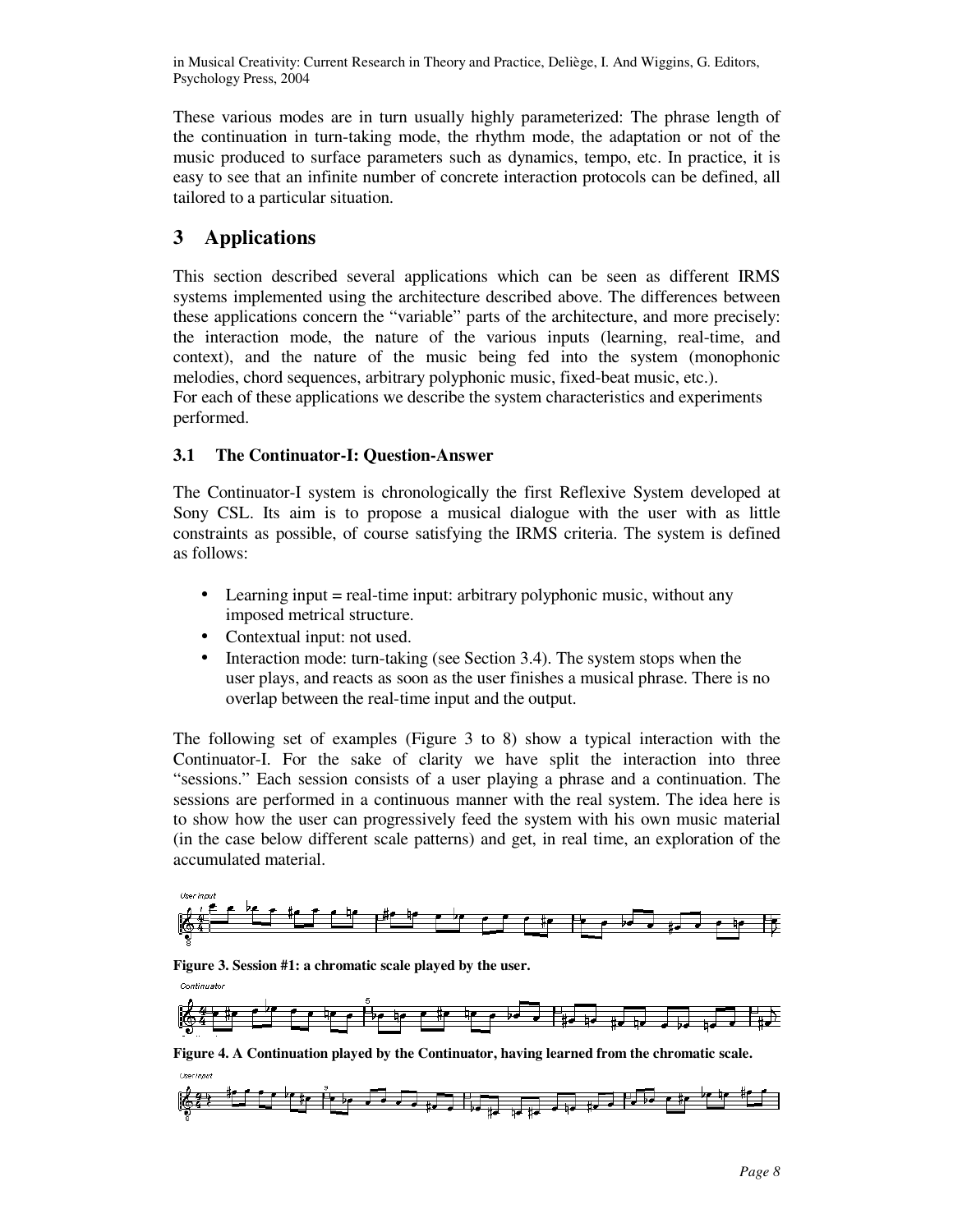**Figure 5. Sessions #2: The user plays an octatonic scale.** 

Continuato



**Figure 6. A Continuation played by the Continuator, having learned from the two preceding sessions.** 



**Figure 7. Session #3: The user plays arpeggios in fourths.** 



**Figure 8. A continuation played by the Continuator, having learned from the three preceding sessions. Note how the various patterns of the sessions (chromatic, octatonic, and fourths) are seamlessly weaved together.** 

Similar sessions can be performed with arbitrary polyphonic music, and are described in (Pachet, 2003).

Although a complete analysis of the musical content produced by Continuator could be performed, it is simple to note here that the output does "sound like" the inputs given by the user. Moreover, one can see how the different "patterns" of the user are combined naturally to create new, seamless musical sequences.

Various experiments with Continuator-I were performed with professional jazz musicians and children. The observations conducted so far have stressed the remarkable success of the Continuator for stimulating users (professionals and children alike) to engage in musical conversations. In all cases, a systematic Flow experience was observed (see Pachet & Addessi, 2004 and Addessi & Pachet, 2004 for more details). The various criteria of Flow were all clearly reached, notably excitement and sustained concentration (see Figure 9). It is also quite clear, both with professionals and children, that the activity of playing with the Continuator becomes quickly self-motivated. The evolution of the interaction with the system is also relatively stable. In a first phase, users try to understand the rules of the game (which are usually not told explicitly) and test the ability of the system to understand their style and reproduce it. This phase is usually motivated by external pressure (obligation of doing an experiment, demonstration, etc.). In a second phase, typically after a few minutes, the nature of the interaction changes, and invariably users become engaged in an exploration of their own style, solely through their interaction with the system, without requiring any help or feedback otherwise.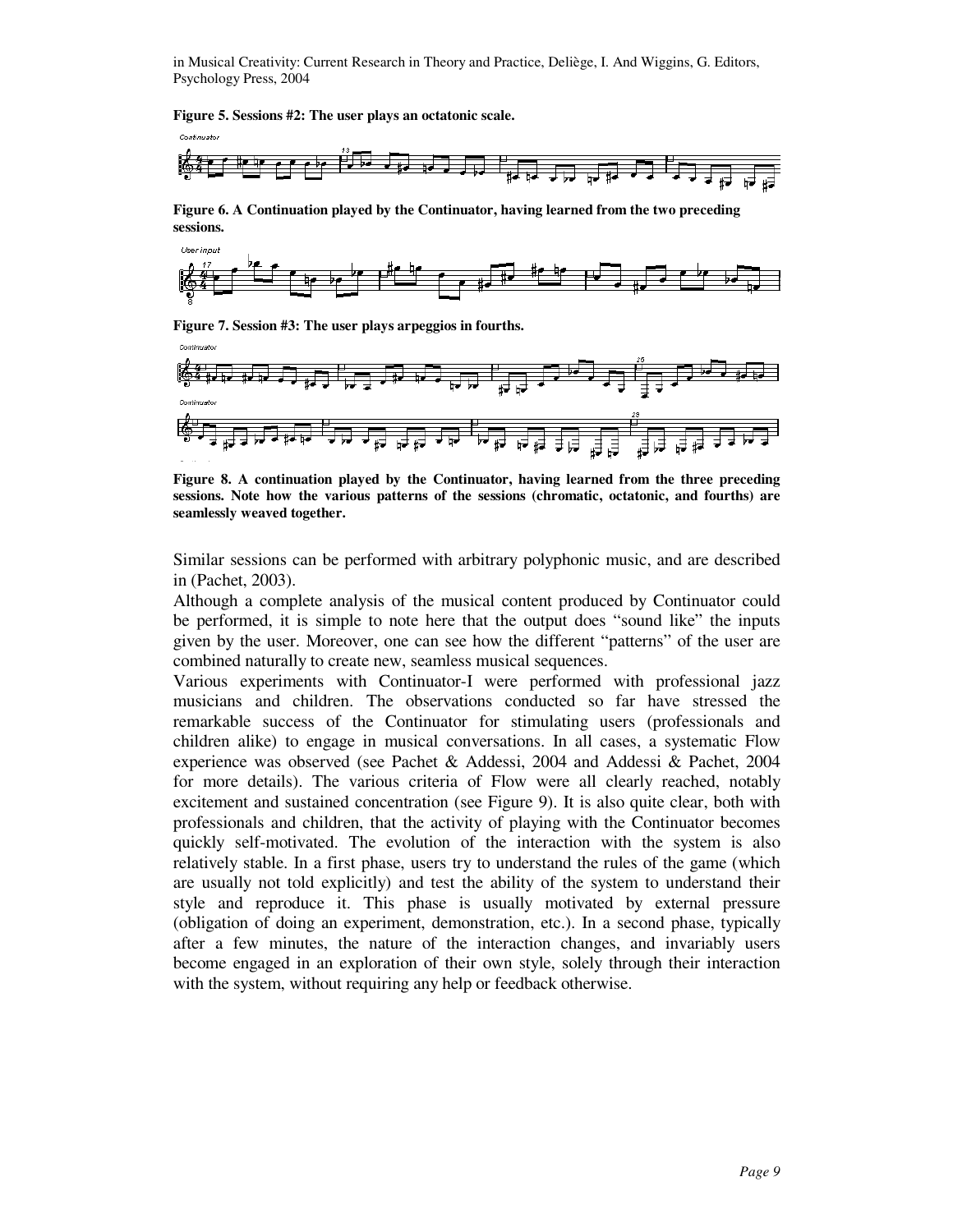

**Figure 9. Various expression of excitement in experiments with children and Continuator-I.** 

## **3.2 The Continuator-II: Accompaniment**

The Continuator-II uses basically the same technical modules as the Continuator-I and differs only again in the variable parts of the architecture. It is defined as follows:

- Learning input: chord sequences played *before* the interactive session, and saved in a file.
- Real-time input = contextual input: monophonic melodies with no metrical structure.
- Interaction mode: single-note accompaniment (see Section 3.4). The system produces one chord each time a not is played by the user.

We present an example of a typical session with Continuator-II using simple chords and simple melodies. Figure 10 shows a chord sequence played by the user (the author in this case) into the system. These are jazzy chords which all sound good using an arbitrary piano sound on a typical synthesizer or MIDI piano. During the session, the user plays a melody (real-time input), and the Continuator-II produces an accompaniment to this melody in real time (see Figure 11). The remarkable aspect of this accompaniment is that it satisfies the following constraints naturally:

Each chord "fits" with the current note played by the user. The fitness here is defined simply by the fact the chord chosen by the system contains at least one occurrence of the same pitch class (this can be checked on the example given below). Of course any other fitness function can be defined, as described in Section 2.3.3.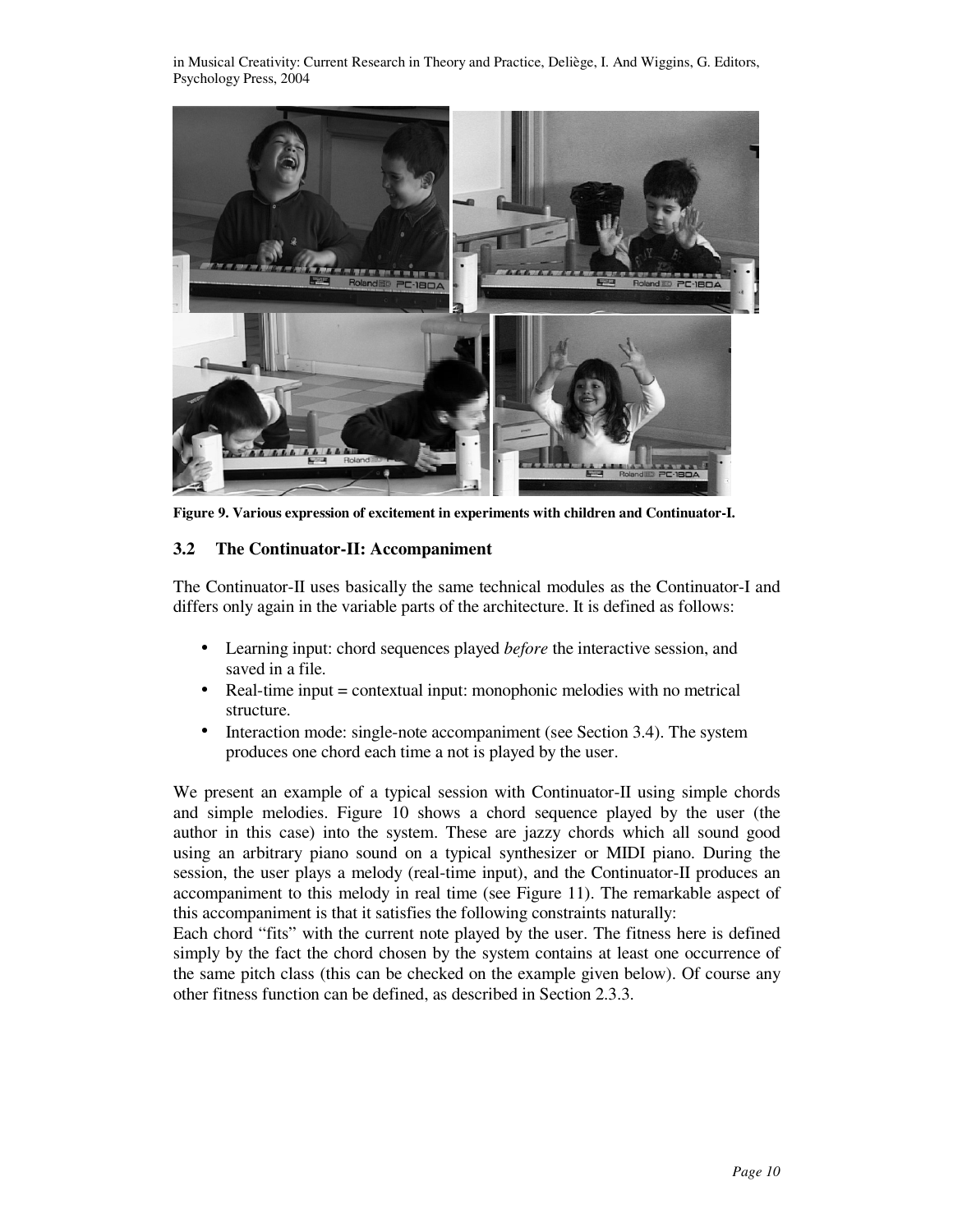

**Figure 10. A chord sequence entered by the user. The chords, as well as the transitions between the chords and their transpositions to neighboring tones, are learned by the system,** 



**Figure 11. A chord sequence produced from the interaction between a musician (playing a melody on a guitar) and the Continuator (playing chords in accordance to the melody). The contextual force creates harmonies which are always fluent, locally correct, and converging. In this case, each chord contains the same pitch class as the melody, possibly anywhere in the chord. However, the sequence is also full of "interesting" harmonic surprises, all created using only the chords and the melodic input of the user.** 

Because this systematic mapping of chords to each note can be tiring, several refinements can be introduced in the interaction mode. For example, a temporal threshold is introduced so that when a note played by the user is sufficiently long (say more than one second), the system toggles between an on and off state.

This simple scheme allows the user to improvise on a chord he likes for as long as he wishes. To end the improvisation and resume the accompaniment state, the user has to play a sufficiently long note. This scheme is yet another example of the "no interface" paradigm, which allows the user to remain concentrated on the playing. It is also an example of how the user can "capture" and retain interesting musical elements produced by the system, in this case by just holding a note.

Note that such a scheme has interesting effects on the concentration involved: because the user controls the on/off switching of the system by note durations, he has to listen quite carefully to what the system is producing.

#### **3.2.1 Variations**

Other variations of the Continuator-II have also been tried. In particular, one can envisage the use of a fixed metrical structure to produce an interesting system in which the user literally plays with himself. Such a system is described in (Pachet, 2003b).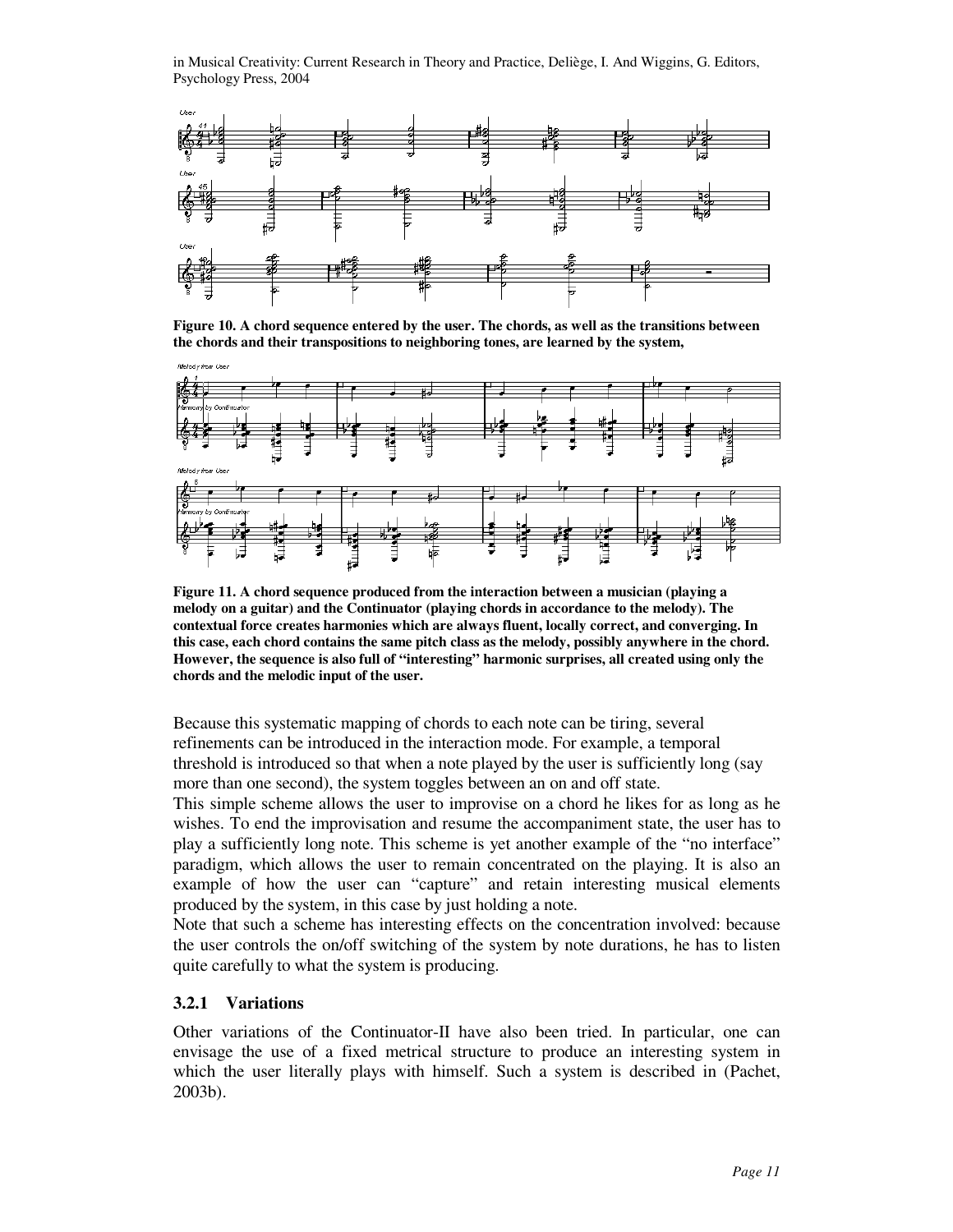This system is defined as follows:

- Learning input: a musical piece, following a fixed metrical structure and tempo which is then saved in a file. Figure 12 shows a simple example where a Bach prelude in C is played by the user (or from a MIDI file) and learned by the system.
- Real Time input = null. The system generates an infinite stream from the learned input, there is no triggering, and the system does not stop.
- Contextual input  $=$  chords played by the user. The chords played by the user bias the generation of the stream toward a specific harmonic region.
- Interaction mode: infinite stream without interruption.

The Continuator-II first learns a given musical piece, with a fixed metrical structure (in our example, the Bach Prelude). In the second phase (the actual session) the system produces an infinite sequence in the same "style" (in this case, these sequences can be described as ascending arpeggios using thirds of diatonic chords). At the same time, it tries to adapt its production to a chord (or any musical material) produced by the user in real time. The mechanism for producing this compromise is sketched in Section 2.3.3 and consists of substituting the Markovian probability function of the generator with a function that takes into account the fitness between the continuation and the melody of the user. Figure 13 shows a simplified example of the output of the Continuator-II (bottom line) taking into account in real time the chords played by the user (top line), as well as the "style" learned from the Bach prelude.



**Figure 12. The Bach arpeggiator example. In a first phase, the Bach prelude in C is played and learned by the Continuator (in all tonalities).** 



**Figure 13. In the second phase, chords are played by the user (top line), and the system reacts to them by playing "Bach-like" arpeggiations (second line).** 

Of course, this example is a musical caricature; given the space constraints of the chapter, but it shows the basic principle underling the particular mode. In some sense, the system allows a user to literally play twice with himself. In the first stage, the user teaches the system all his patterns, tricks, preferred chords, etc. Then the same user plays a melody, and the Continuator uses the learned material to produce an accompaniment. Because of the way the system is designed, it will find matches and associations between musical elements of the user that would be difficult or impossible to find by hand. It is, in our view, a typical example of a reflexive system because the system does not invent anything new, but simply digs out and recombines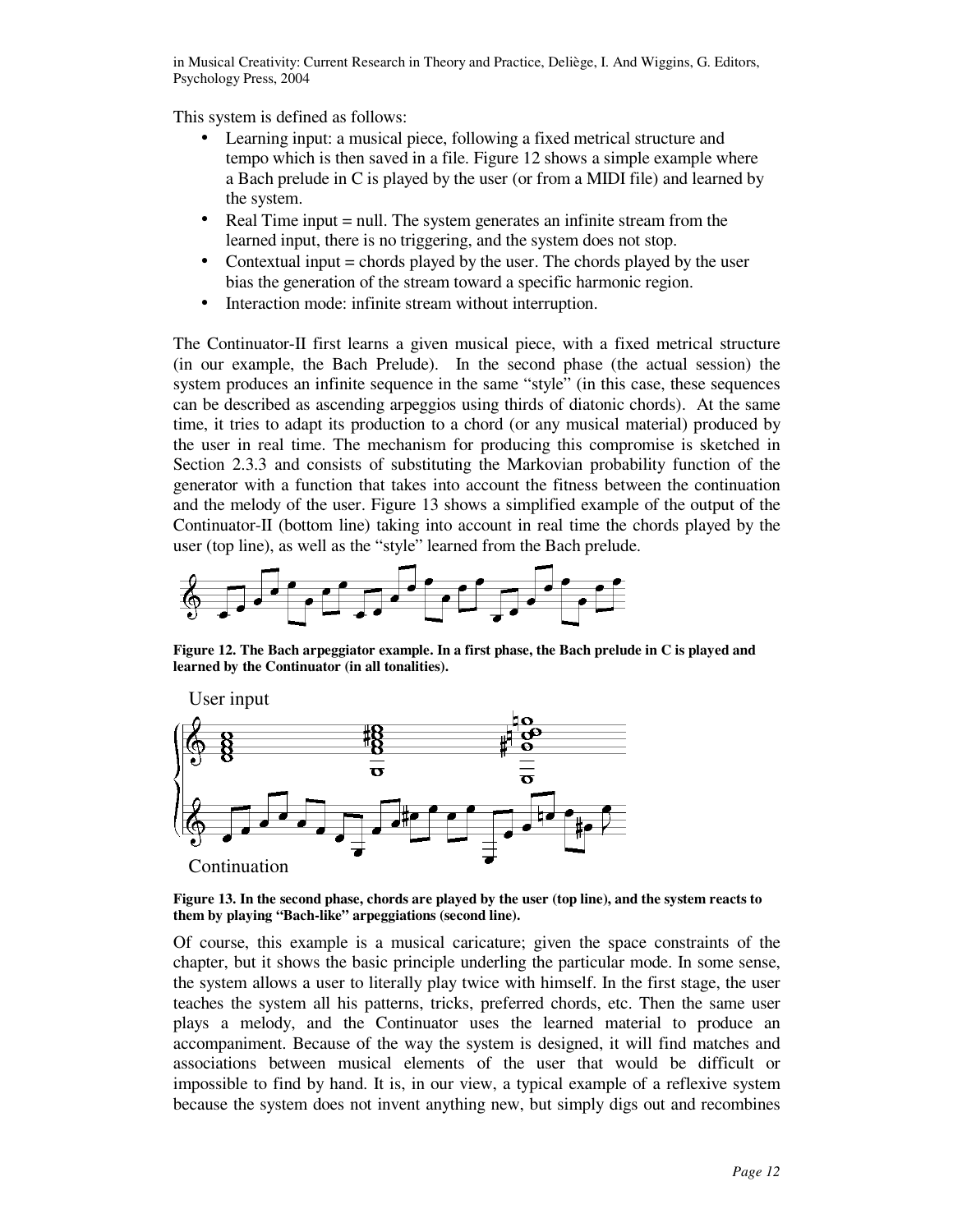material of the user in a meaningful way (in this case, the "meaning" is given essentially by the harmonic distance function). More complex examples as well as audio excerpts can be found on the web site o the author.

## **3.3 Continuator-III: Experiments in song composition**

The finale example of IRMS using our architecture doesn't concern improvisation as in Continuator-I and II, but the process of composition. More precisely, we have started a study to observe the process of pop-song composition, where we apply our ideas concerning IRMS. We are interested in the creation process *per se*, from the generation of musical ideas, motives, patterns, to the creation of a structure, including variation of motives, repetition of structural elements, etc. Many tools have been designed to help the music composition process, starting with sequencers (see Pachet, 2004) up to fully-fledged programming environments such as C-sound or OpenMusic (Assayag et al., 1999). However, these environments do not really assist in the creative process, and are targeted at composers who already know what they want to produce quite well. Qsketcher (Abrams et al., 2002) is an example of a system designed with the goal of assisting in the early stages of the creation process, and in particular aims at capturing ideas with minimum user interaction. The system is, however, largely menu-based and involves many standard computer interactions with mouse, buttons, and drawings. Our approach to assisting early-stage composition follows the same goals, but we investigate the use of IRMS without a computer interface, and try to push the idea as far as possible.

The current state of the system is decomposed into several subsystems, corresponding with various steps in the creation process. First, a system allows the user to find "musical motives," typically a few bars long, with a chord sequence and a related melody. In this phase, the system definition is basically the same as Continuator-II except for the interaction mode:

- Learning input: chord sequences played *before* the interactive session, and saved in a file.
- Real-time input = contextual input: monophonic melodies with no metrical structure.
- Interaction mode: each note of the melody triggers a chord. When the melody is finished (as detected by a temporal threshold), the melody just played *and* its associated chord sequence is played back in a loop. When the user plays again, the loop stops, and the process starts again until the end of the new melody, and so forth.

Several variations are introduced in this basic mode, using various control schemes as in Continuator-II, such as duration or velocity of the last note played. For instance, the user can play new melodies on top of a chord sequence generated by the system without triggering a new generation. When a satisfying melody has been found, the whole sequence is saved in a repository, and can be used later as a building block for the whole song.

In a second step, the task is to produce a structure using the various building blocks created before. One of the difficulties here is to create interesting "variations" of motives.

• Learning input: a harmonized melody, i.e. a melody with its corresponding chord sequence, typically generated in the first phase, and possibly saved in a file.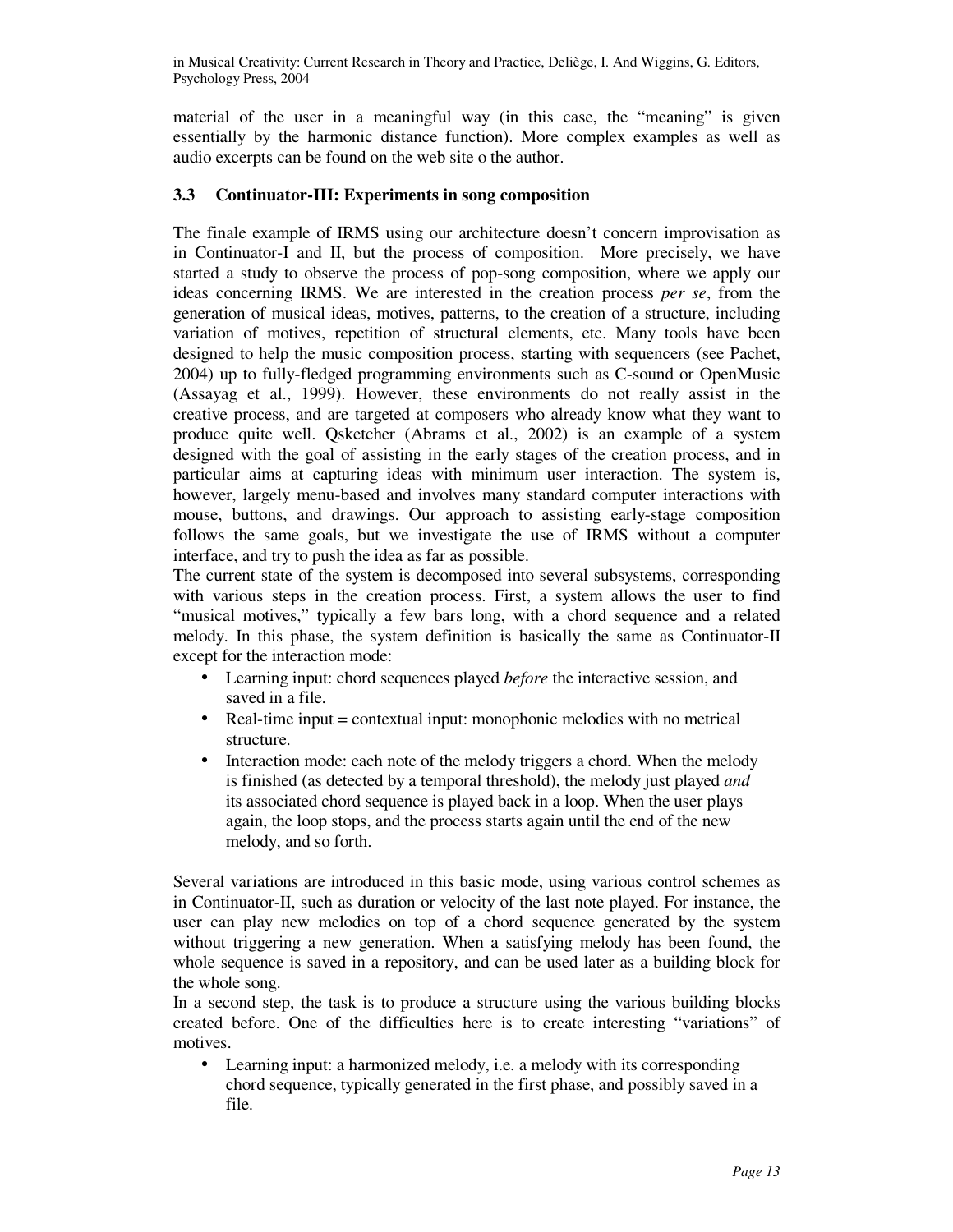- Real-time input  $=$  null.
- Contextual input: chords played by the user. Ideally these chords are not heard (so-called *local off* MIDI mode), to avoid interference with the harmony being played.
- Interaction mode: the harmonized melody is played in a loop. When the user plays a chord, the system transforms the harmonized melody so that it matches harmonically with the chord (as in the Bach prelude example illustrated in Figure 13).

Another variation lets the user change both the harmony and the rhythm of a given harmonized melody. In this case, the system is defined by:

- Learning input: same as above—a harmonized melody, i.e. a melody with its corresponding chord sequence, typically generated in the first phase, and possibly saved in a file.
- Real-time input  $=$  contextual input: chords played by the user.
- Interaction mode: Each chord played by the user triggers one note of the harmonized melody transformed so that it matches harmonically with the chord (above). When the user plays one note of the chord again (and keeps the other notes sustained) the next note of the melody is played. When the whole melody is exhausted, it starts again. When the user plays a new chord (after having released the former one), the melody stops wherever it was playing and starts again with the new chord as an attractor.

# **4 Conclusion**

We have introduced the concept of Interactive Reflexive Musical System as a class of interactive systems aimed at enhancing musical creativity. The most important characteristics of IRMS are 1) the gradual learning of musical material which allows a scaffolding in complexity, necessary to sustain the interest of users for long periods of time, 2) the lack of a standard graphical user interface which allows users to concentrate on playing music without thinking about the system design. We proposed an architecture as well as three different applications created with this architecture. Several experiments are described with various users using an IRMS (children, improvisers, composers). The most important contribution to creativity studies is to introduce a novel class of studies formed by the interaction between a user and an IRMS.

Finally, we believe our work is an example of a fruitful collaboration between experimental psychology and computer science. Because innovation in computer science is rarely strictly endogenous (innovative ideas in computer science often come from blending with other domains), we believe that an approach that closely integrates psychological experiments with system design is very productive and should be pursued in other domains of creativity studies.

# **5 References**

Abrams, S. Bellofatto, R. Fuhrer, R. Oppenheim, D. Wright, J. Boulanger, R.

Leonard, R. Mash, D. Rendish, M. Smith, J. (2002) QSketcher: an environment for composing music for film. in *Proceedings of the Fourth Conference on Creativity and Cognition*, pp. 157-164. Loughborough University, U.K., ACM Press, New York.